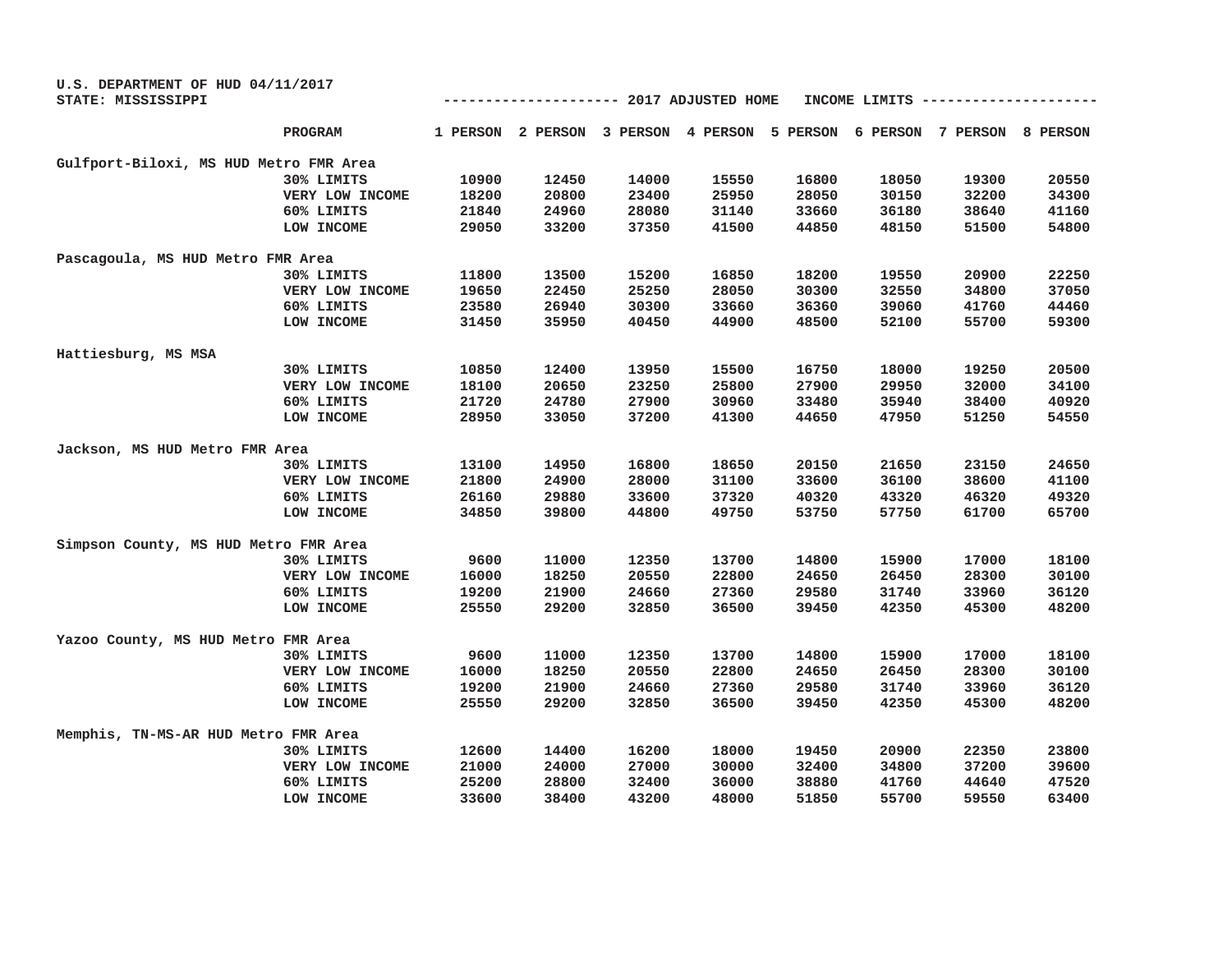| U.S. DEPARTMENT OF HUD 04/11/2017      |                 |       |       |       |                                 |       |               |                                                                         |       |
|----------------------------------------|-----------------|-------|-------|-------|---------------------------------|-------|---------------|-------------------------------------------------------------------------|-------|
| STATE: MISSISSIPPI                     |                 |       |       |       | ------------ 2017 ADJUSTED HOME |       | INCOME LIMITS |                                                                         |       |
|                                        | PROGRAM         |       |       |       |                                 |       |               | 1 PERSON 2 PERSON 3 PERSON 4 PERSON 5 PERSON 6 PERSON 7 PERSON 8 PERSON |       |
| Benton County, MS HUD Metro FMR Area   |                 |       |       |       |                                 |       |               |                                                                         |       |
|                                        | 30% LIMITS      | 9600  | 11000 | 12350 | 13700                           | 14800 | 15900         | 17000                                                                   | 18100 |
|                                        | VERY LOW INCOME | 16000 | 18250 | 20550 | 22800                           | 24650 | 26450         | 28300                                                                   | 30100 |
|                                        | 60% LIMITS      | 19200 | 21900 | 24660 | 27360                           | 29580 | 31740         | 33960                                                                   | 36120 |
|                                        | LOW INCOME      | 25550 | 29200 | 32850 | 36500                           | 39450 | 42350         | 45300                                                                   | 48200 |
| Marshall County, MS HUD Metro FMR Area |                 |       |       |       |                                 |       |               |                                                                         |       |
|                                        | 30% LIMITS      | 9650  | 11000 | 12400 | 13750                           | 14850 | 15950         | 17050                                                                   | 18150 |
|                                        | VERY LOW INCOME | 16050 | 18350 | 20650 | 22900                           | 24750 | 26600         | 28400                                                                   | 30250 |
|                                        | 60% LIMITS      | 19260 | 22020 | 24780 | 27480                           | 29700 | 31920         | 34080                                                                   | 36300 |
|                                        | LOW INCOME      | 25700 | 29350 | 33000 | 36650                           | 39600 | 42550         | 45450                                                                   | 48400 |
| Tate County, MS HUD Metro FMR Area     |                 |       |       |       |                                 |       |               |                                                                         |       |
|                                        | 30% LIMITS      | 11700 | 13400 | 15050 | 16700                           | 18050 | 19400         | 20750                                                                   | 22050 |
|                                        | VERY LOW INCOME | 19500 | 22250 | 25050 | 27800                           | 30050 | 32250         | 34500                                                                   | 36700 |
|                                        | 60% LIMITS      | 23400 | 26700 | 30060 | 33360                           | 36060 | 38700         | 41400                                                                   | 44040 |
|                                        | LOW INCOME      | 31150 | 35600 | 40050 | 44500                           | 48100 | 51650         | 55200                                                                   | 58750 |
| Tunica County, MS HUD Metro FMR Area   |                 |       |       |       |                                 |       |               |                                                                         |       |
|                                        | 30% LIMITS      | 9600  | 11000 | 12350 | 13700                           | 14800 | 15900         | 17000                                                                   | 18100 |
|                                        | VERY LOW INCOME | 16000 | 18250 | 20550 | 22800                           | 24650 | 26450         | 28300                                                                   | 30100 |
|                                        | 60% LIMITS      | 19200 | 21900 | 24660 | 27360                           | 29580 | 31740         | 33960                                                                   | 36120 |
|                                        | LOW INCOME      | 25550 | 29200 | 32850 | 36500                           | 39450 | 42350         | 45300                                                                   | 48200 |
| Adams County, MS                       |                 |       |       |       |                                 |       |               |                                                                         |       |
|                                        | 30% LIMITS      | 9600  | 11000 | 12350 | 13700                           | 14800 | 15900         | 17000                                                                   | 18100 |
|                                        | VERY LOW INCOME | 16000 | 18250 | 20550 | 22800                           | 24650 | 26450         | 28300                                                                   | 30100 |
|                                        | 60% LIMITS      | 19200 | 21900 | 24660 | 27360                           | 29580 | 31740         | 33960                                                                   | 36120 |
|                                        | LOW INCOME      | 25550 | 29200 | 32850 | 36500                           | 39450 | 42350         | 45300                                                                   | 48200 |
| Alcorn County, MS                      |                 |       |       |       |                                 |       |               |                                                                         |       |
|                                        | 30% LIMITS      | 9600  | 11000 | 12350 | 13700                           | 14800 | 15900         | 17000                                                                   | 18100 |
|                                        | VERY LOW INCOME | 16000 | 18250 | 20550 | 22800                           | 24650 | 26450         | 28300                                                                   | 30100 |
|                                        | 60% LIMITS      | 19200 | 21900 | 24660 | 27360                           | 29580 | 31740         | 33960                                                                   | 36120 |
|                                        | LOW INCOME      | 25550 | 29200 | 32850 | 36500                           | 39450 | 42350         | 45300                                                                   | 48200 |
| Amite County, MS                       |                 |       |       |       |                                 |       |               |                                                                         |       |
|                                        | 30% LIMITS      | 9600  | 11000 | 12350 | 13700                           | 14800 | 15900         | 17000                                                                   | 18100 |
|                                        | VERY LOW INCOME | 16000 | 18250 | 20550 | 22800                           | 24650 | 26450         | 28300                                                                   | 30100 |
|                                        | 60% LIMITS      | 19200 | 21900 | 24660 | 27360                           | 29580 | 31740         | 33960                                                                   | 36120 |
|                                        | LOW INCOME      | 25550 | 29200 | 32850 | 36500                           | 39450 | 42350         | 45300                                                                   | 48200 |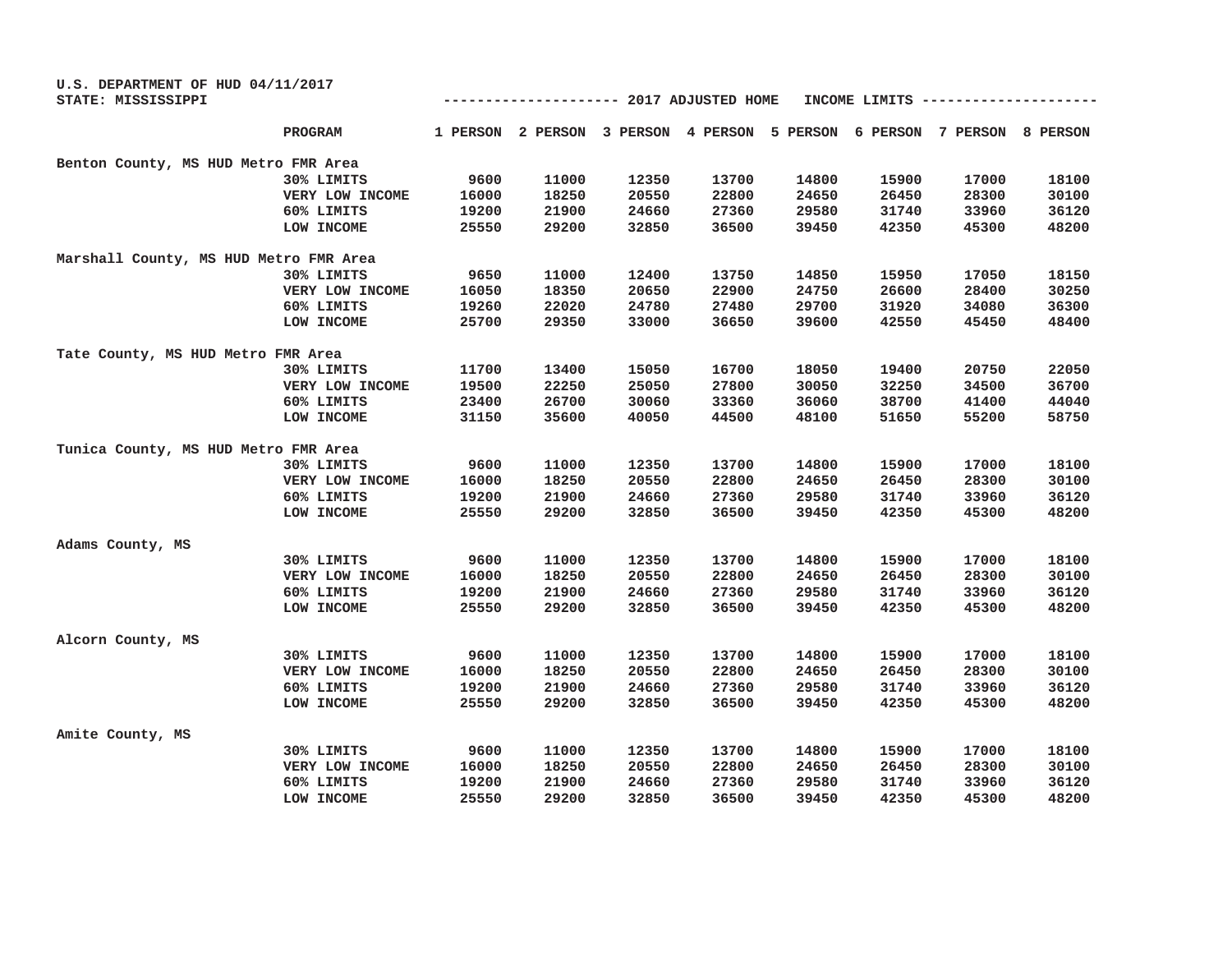| U.S. DEPARTMENT OF HUD 04/11/2017<br>STATE: MISSISSIPPI<br>----------- 2017 ADJUSTED HOME<br>INCOME LIMITS |                 |       |       |       |                                                                         |       |       |       |       |
|------------------------------------------------------------------------------------------------------------|-----------------|-------|-------|-------|-------------------------------------------------------------------------|-------|-------|-------|-------|
|                                                                                                            | PROGRAM         |       |       |       | 1 PERSON 2 PERSON 3 PERSON 4 PERSON 5 PERSON 6 PERSON 7 PERSON 8 PERSON |       |       |       |       |
| Attala County, MS                                                                                          |                 |       |       |       |                                                                         |       |       |       |       |
|                                                                                                            | 30% LIMITS      | 9600  | 11000 | 12350 | 13700                                                                   | 14800 | 15900 | 17000 | 18100 |
|                                                                                                            | VERY LOW INCOME | 16000 | 18250 | 20550 | 22800                                                                   | 24650 | 26450 | 28300 | 30100 |
|                                                                                                            | 60% LIMITS      | 19200 | 21900 | 24660 | 27360                                                                   | 29580 | 31740 | 33960 | 36120 |
|                                                                                                            | LOW INCOME      | 25550 | 29200 | 32850 | 36500                                                                   | 39450 | 42350 | 45300 | 48200 |
| Bolivar County, MS                                                                                         |                 |       |       |       |                                                                         |       |       |       |       |
|                                                                                                            | 30% LIMITS      | 9600  | 11000 | 12350 | 13700                                                                   | 14800 | 15900 | 17000 | 18100 |
|                                                                                                            | VERY LOW INCOME | 16000 | 18250 | 20550 | 22800                                                                   | 24650 | 26450 | 28300 | 30100 |
|                                                                                                            | 60% LIMITS      | 19200 | 21900 | 24660 | 27360                                                                   | 29580 | 31740 | 33960 | 36120 |
|                                                                                                            | LOW INCOME      | 25550 | 29200 | 32850 | 36500                                                                   | 39450 | 42350 | 45300 | 48200 |
| Calhoun County, MS                                                                                         |                 |       |       |       |                                                                         |       |       |       |       |
|                                                                                                            | 30% LIMITS      | 9600  | 11000 | 12350 | 13700                                                                   | 14800 | 15900 | 17000 | 18100 |
|                                                                                                            | VERY LOW INCOME | 16000 | 18250 | 20550 | 22800                                                                   | 24650 | 26450 | 28300 | 30100 |
|                                                                                                            | 60% LIMITS      | 19200 | 21900 | 24660 | 27360                                                                   | 29580 | 31740 | 33960 | 36120 |
|                                                                                                            | LOW INCOME      | 25550 | 29200 | 32850 | 36500                                                                   | 39450 | 42350 | 45300 | 48200 |
| Carroll County, MS                                                                                         |                 |       |       |       |                                                                         |       |       |       |       |
|                                                                                                            | 30% LIMITS      | 9600  | 11000 | 12350 | 13700                                                                   | 14800 | 15900 | 17000 | 18100 |
|                                                                                                            | VERY LOW INCOME | 16000 | 18250 | 20550 | 22800                                                                   | 24650 | 26450 | 28300 | 30100 |
|                                                                                                            | 60% LIMITS      | 19200 | 21900 | 24660 | 27360                                                                   | 29580 | 31740 | 33960 | 36120 |
|                                                                                                            | LOW INCOME      | 25550 | 29200 | 32850 | 36500                                                                   | 39450 | 42350 | 45300 | 48200 |
| Chickasaw County, MS                                                                                       |                 |       |       |       |                                                                         |       |       |       |       |
|                                                                                                            | 30% LIMITS      | 9600  | 11000 | 12350 | 13700                                                                   | 14800 | 15900 | 17000 | 18100 |
|                                                                                                            | VERY LOW INCOME | 16000 | 18250 | 20550 | 22800                                                                   | 24650 | 26450 | 28300 | 30100 |
|                                                                                                            | 60% LIMITS      | 19200 | 21900 | 24660 | 27360                                                                   | 29580 | 31740 | 33960 | 36120 |
|                                                                                                            | LOW INCOME      | 25550 | 29200 | 32850 | 36500                                                                   | 39450 | 42350 | 45300 | 48200 |
| Choctaw County, MS                                                                                         |                 |       |       |       |                                                                         |       |       |       |       |
|                                                                                                            | 30% LIMITS      | 9600  | 11000 | 12350 | 13700                                                                   | 14800 | 15900 | 17000 | 18100 |
|                                                                                                            | VERY LOW INCOME | 16000 | 18250 | 20550 | 22800                                                                   | 24650 | 26450 | 28300 | 30100 |
|                                                                                                            | 60% LIMITS      | 19200 | 21900 | 24660 | 27360                                                                   | 29580 | 31740 | 33960 | 36120 |
|                                                                                                            | LOW INCOME      | 25550 | 29200 | 32850 | 36500                                                                   | 39450 | 42350 | 45300 | 48200 |
| Claiborne County, MS                                                                                       |                 |       |       |       |                                                                         |       |       |       |       |
|                                                                                                            | 30% LIMITS      | 9600  | 11000 | 12350 | 13700                                                                   | 14800 | 15900 | 17000 | 18100 |
|                                                                                                            | VERY LOW INCOME | 16000 | 18250 | 20550 | 22800                                                                   | 24650 | 26450 | 28300 | 30100 |
|                                                                                                            | 60% LIMITS      | 19200 | 21900 | 24660 | 27360                                                                   | 29580 | 31740 | 33960 | 36120 |
|                                                                                                            | LOW INCOME      | 25550 | 29200 | 32850 | 36500                                                                   | 39450 | 42350 | 45300 | 48200 |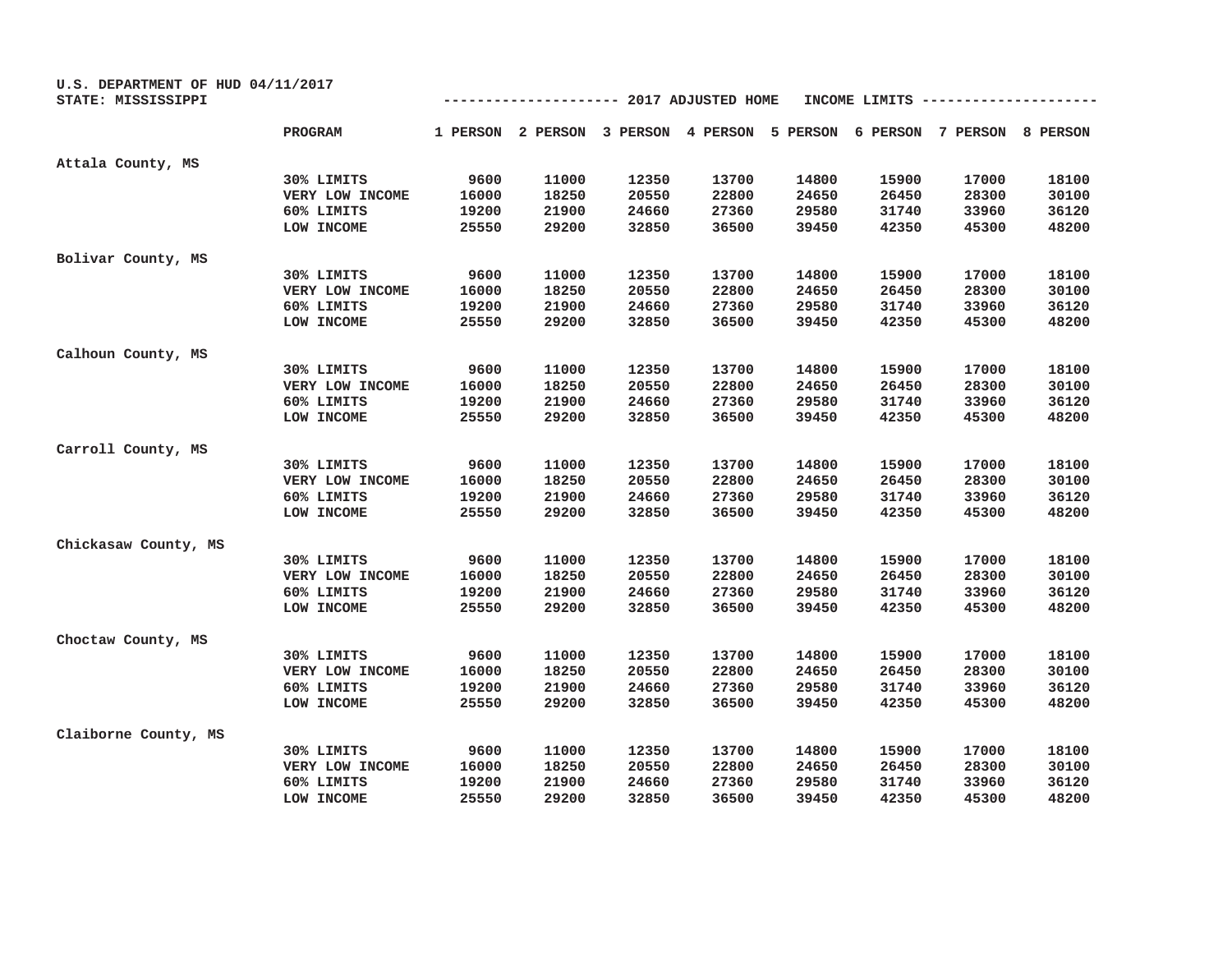| U.S. DEPARTMENT OF HUD 04/11/2017 |                 |                                                 |       |       |       |       |       |                                                                         |       |
|-----------------------------------|-----------------|-------------------------------------------------|-------|-------|-------|-------|-------|-------------------------------------------------------------------------|-------|
| STATE: MISSISSIPPI                |                 | ----------- 2017 ADJUSTED HOME<br>INCOME LIMITS |       |       |       |       |       |                                                                         |       |
|                                   | PROGRAM         |                                                 |       |       |       |       |       | 1 PERSON 2 PERSON 3 PERSON 4 PERSON 5 PERSON 6 PERSON 7 PERSON 8 PERSON |       |
| Clarke County, MS                 |                 |                                                 |       |       |       |       |       |                                                                         |       |
|                                   | 30% LIMITS      | 9600                                            | 11000 | 12350 | 13700 | 14800 | 15900 | 17000                                                                   | 18100 |
|                                   | VERY LOW INCOME | 16000                                           | 18250 | 20550 | 22800 | 24650 | 26450 | 28300                                                                   | 30100 |
|                                   | 60% LIMITS      | 19200                                           | 21900 | 24660 | 27360 | 29580 | 31740 | 33960                                                                   | 36120 |
|                                   | LOW INCOME      | 25550                                           | 29200 | 32850 | 36500 | 39450 | 42350 | 45300                                                                   | 48200 |
| Clay County, MS                   |                 |                                                 |       |       |       |       |       |                                                                         |       |
|                                   | 30% LIMITS      | 9600                                            | 11000 | 12350 | 13700 | 14800 | 15900 | 17000                                                                   | 18100 |
|                                   | VERY LOW INCOME | 16000                                           | 18250 | 20550 | 22800 | 24650 | 26450 | 28300                                                                   | 30100 |
|                                   | 60% LIMITS      | 19200                                           | 21900 | 24660 | 27360 | 29580 | 31740 | 33960                                                                   | 36120 |
|                                   | LOW INCOME      | 25550                                           | 29200 | 32850 | 36500 | 39450 | 42350 | 45300                                                                   | 48200 |
| Coahoma County, MS                |                 |                                                 |       |       |       |       |       |                                                                         |       |
|                                   | 30% LIMITS      | 9600                                            | 11000 | 12350 | 13700 | 14800 | 15900 | 17000                                                                   | 18100 |
|                                   | VERY LOW INCOME | 16000                                           | 18250 | 20550 | 22800 | 24650 | 26450 | 28300                                                                   | 30100 |
|                                   | 60% LIMITS      | 19200                                           | 21900 | 24660 | 27360 | 29580 | 31740 | 33960                                                                   | 36120 |
|                                   | LOW INCOME      | 25550                                           | 29200 | 32850 | 36500 | 39450 | 42350 | 45300                                                                   | 48200 |
| Covington County, MS              |                 |                                                 |       |       |       |       |       |                                                                         |       |
|                                   | 30% LIMITS      | 9600                                            | 11000 | 12350 | 13700 | 14800 | 15900 | 17000                                                                   | 18100 |
|                                   | VERY LOW INCOME | 16000                                           | 18250 | 20550 | 22800 | 24650 | 26450 | 28300                                                                   | 30100 |
|                                   | 60% LIMITS      | 19200                                           | 21900 | 24660 | 27360 | 29580 | 31740 | 33960                                                                   | 36120 |
|                                   | LOW INCOME      | 25550                                           | 29200 | 32850 | 36500 | 39450 | 42350 | 45300                                                                   | 48200 |
| Franklin County, MS               |                 |                                                 |       |       |       |       |       |                                                                         |       |
|                                   | 30% LIMITS      | 9650                                            | 11000 | 12400 | 13750 | 14850 | 15950 | 17050                                                                   | 18150 |
|                                   | VERY LOW INCOME | 16100                                           | 18400 | 20700 | 22950 | 24800 | 26650 | 28500                                                                   | 30300 |
|                                   | 60% LIMITS      | 19320                                           | 22080 | 24840 | 27540 | 29760 | 31980 | 34200                                                                   | 36360 |
|                                   | LOW INCOME      | 25700                                           | 29400 | 33050 | 36700 | 39650 | 42600 | 45550                                                                   | 48450 |
| George County, MS                 |                 |                                                 |       |       |       |       |       |                                                                         |       |
|                                   | 30% LIMITS      | 11600                                           | 13250 | 14900 | 16550 | 17900 | 19200 | 20550                                                                   | 21850 |
|                                   | VERY LOW INCOME | 19350                                           | 22100 | 24850 | 27600 | 29850 | 32050 | 34250                                                                   | 36450 |
|                                   | 60% LIMITS      | 23220                                           | 26520 | 29820 | 33120 | 35820 | 38460 | 41100                                                                   | 43740 |
|                                   | LOW INCOME      | 30950                                           | 35350 | 39750 | 44150 | 47700 | 51250 | 54750                                                                   | 58300 |
| Greene County, MS                 |                 |                                                 |       |       |       |       |       |                                                                         |       |
|                                   | 30% LIMITS      | 10650                                           | 12200 | 13700 | 15200 | 16450 | 17650 | 18850                                                                   | 20100 |
|                                   | VERY LOW INCOME | 17750                                           | 20300 | 22850 | 25350 | 27400 | 29450 | 31450                                                                   | 33500 |
|                                   | 60% LIMITS      | 21300                                           | 24360 | 27420 | 30420 | 32880 | 35340 | 37740                                                                   | 40200 |
|                                   | LOW INCOME      | 28400                                           | 32450 | 36500 | 40550 | 43800 | 47050 | 50300                                                                   | 53550 |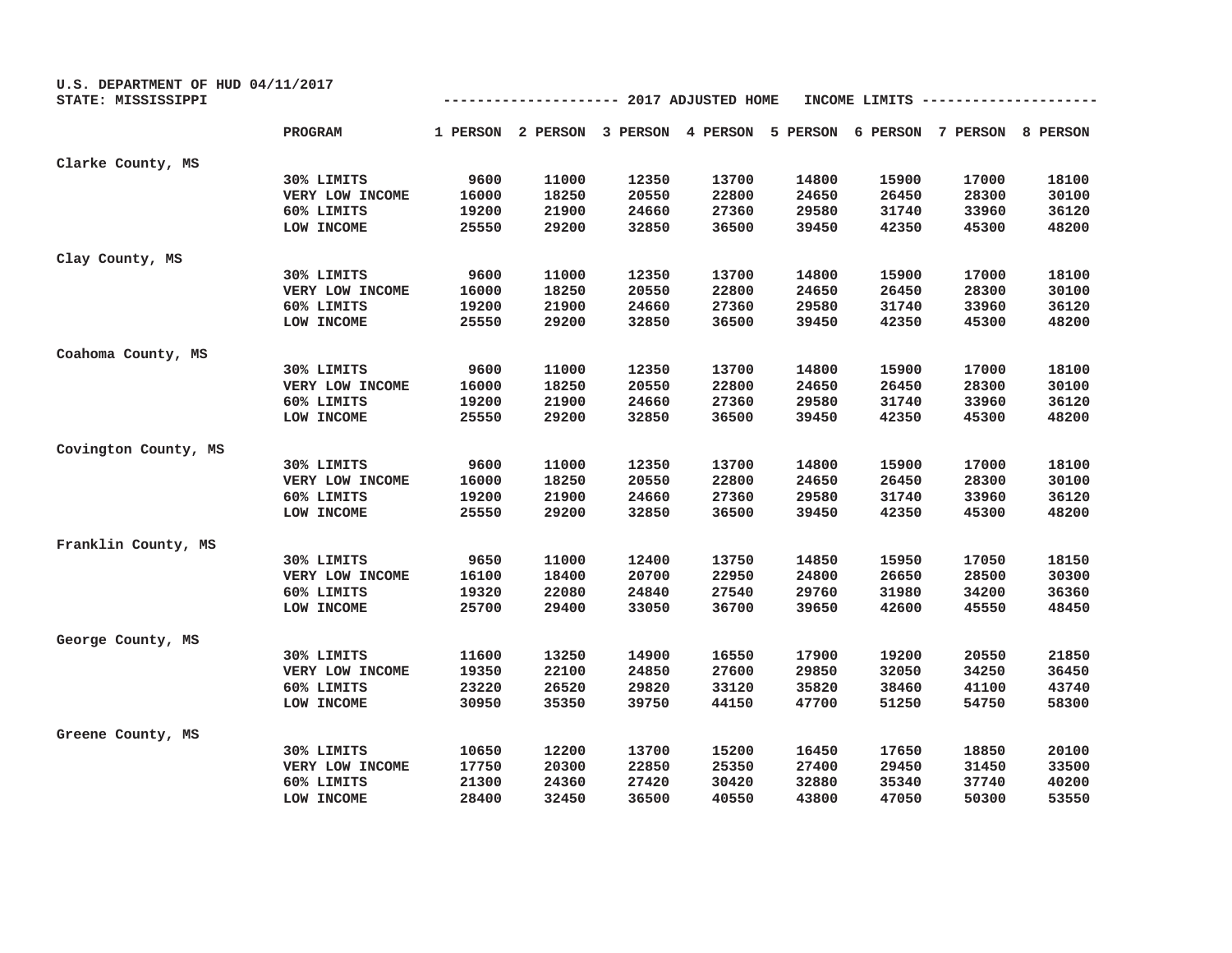| U.S. DEPARTMENT OF HUD 04/11/2017<br>STATE: MISSISSIPPI | ----------- 2017 ADJUSTED HOME<br>INCOME LIMITS |       |       |       |                                                                         |       |       |       |       |
|---------------------------------------------------------|-------------------------------------------------|-------|-------|-------|-------------------------------------------------------------------------|-------|-------|-------|-------|
|                                                         |                                                 |       |       |       |                                                                         |       |       |       |       |
|                                                         | PROGRAM                                         |       |       |       | 1 PERSON 2 PERSON 3 PERSON 4 PERSON 5 PERSON 6 PERSON 7 PERSON 8 PERSON |       |       |       |       |
| Grenada County, MS                                      |                                                 |       |       |       |                                                                         |       |       |       |       |
|                                                         | 30% LIMITS                                      | 9950  | 11350 | 12750 | 14150                                                                   | 15300 | 16450 | 17550 | 18700 |
|                                                         | VERY LOW INCOME                                 | 16550 | 18900 | 21250 | 23600                                                                   | 25500 | 27400 | 29300 | 31200 |
|                                                         | 60% LIMITS                                      | 19860 | 22680 | 25500 | 28320                                                                   | 30600 | 32880 | 35160 | 37440 |
|                                                         | LOW INCOME                                      | 26450 | 30200 | 34000 | 37750                                                                   | 40800 | 43800 | 46850 | 49850 |
| Holmes County, MS                                       |                                                 |       |       |       |                                                                         |       |       |       |       |
|                                                         | 30% LIMITS                                      | 9600  | 11000 | 12350 | 13700                                                                   | 14800 | 15900 | 17000 | 18100 |
|                                                         | VERY LOW INCOME                                 | 16000 | 18250 | 20550 | 22800                                                                   | 24650 | 26450 | 28300 | 30100 |
|                                                         | 60% LIMITS                                      | 19200 | 21900 | 24660 | 27360                                                                   | 29580 | 31740 | 33960 | 36120 |
|                                                         | LOW INCOME                                      | 25550 | 29200 | 32850 | 36500                                                                   | 39450 | 42350 | 45300 | 48200 |
| Humphreys County, MS                                    |                                                 |       |       |       |                                                                         |       |       |       |       |
|                                                         | 30% LIMITS                                      | 9600  | 11000 | 12350 | 13700                                                                   | 14800 | 15900 | 17000 | 18100 |
|                                                         | VERY LOW INCOME                                 | 16000 | 18250 | 20550 | 22800                                                                   | 24650 | 26450 | 28300 | 30100 |
|                                                         | 60% LIMITS                                      | 19200 | 21900 | 24660 | 27360                                                                   | 29580 | 31740 | 33960 | 36120 |
|                                                         | LOW INCOME                                      | 25550 | 29200 | 32850 | 36500                                                                   | 39450 | 42350 | 45300 | 48200 |
| Issaquena County, MS                                    |                                                 |       |       |       |                                                                         |       |       |       |       |
|                                                         | 30% LIMITS                                      | 9600  | 11000 | 12350 | 13700                                                                   | 14800 | 15900 | 17000 | 18100 |
|                                                         | VERY LOW INCOME                                 | 16000 | 18250 | 20550 | 22800                                                                   | 24650 | 26450 | 28300 | 30100 |
|                                                         | 60% LIMITS                                      | 19200 | 21900 | 24660 | 27360                                                                   | 29580 | 31740 | 33960 | 36120 |
|                                                         | LOW INCOME                                      | 25550 | 29200 | 32850 | 36500                                                                   | 39450 | 42350 | 45300 | 48200 |
| Itawamba County, MS                                     |                                                 |       |       |       |                                                                         |       |       |       |       |
|                                                         | 30% LIMITS                                      | 10050 | 11450 | 12900 | 14300                                                                   | 15450 | 16600 | 17750 | 18900 |
|                                                         | VERY LOW INCOME                                 | 16700 | 19100 | 21500 | 23850                                                                   | 25800 | 27700 | 29600 | 31500 |
|                                                         | 60% LIMITS                                      | 20040 | 22920 | 25800 | 28620                                                                   | 30960 | 33240 | 35520 | 37800 |
|                                                         | LOW INCOME                                      | 26750 | 30550 | 34350 | 38150                                                                   | 41250 | 44300 | 47350 | 50400 |
| Jasper County, MS                                       |                                                 |       |       |       |                                                                         |       |       |       |       |
|                                                         | 30% LIMITS                                      | 9600  | 11000 | 12350 | 13700                                                                   | 14800 | 15900 | 17000 | 18100 |
|                                                         | VERY LOW INCOME                                 | 16000 | 18250 | 20550 | 22800                                                                   | 24650 | 26450 | 28300 | 30100 |
|                                                         | 60% LIMITS                                      | 19200 | 21900 | 24660 | 27360                                                                   | 29580 | 31740 | 33960 | 36120 |
|                                                         | LOW INCOME                                      | 25550 | 29200 | 32850 | 36500                                                                   | 39450 | 42350 | 45300 | 48200 |
| Jefferson County, MS                                    |                                                 |       |       |       |                                                                         |       |       |       |       |
|                                                         | 30% LIMITS                                      | 9600  | 11000 | 12350 | 13700                                                                   | 14800 | 15900 | 17000 | 18100 |
|                                                         | VERY LOW INCOME                                 | 16000 | 18250 | 20550 | 22800                                                                   | 24650 | 26450 | 28300 | 30100 |
|                                                         | 60% LIMITS                                      | 19200 | 21900 | 24660 | 27360                                                                   | 29580 | 31740 | 33960 | 36120 |
|                                                         | LOW INCOME                                      | 25550 | 29200 | 32850 | 36500                                                                   | 39450 | 42350 | 45300 | 48200 |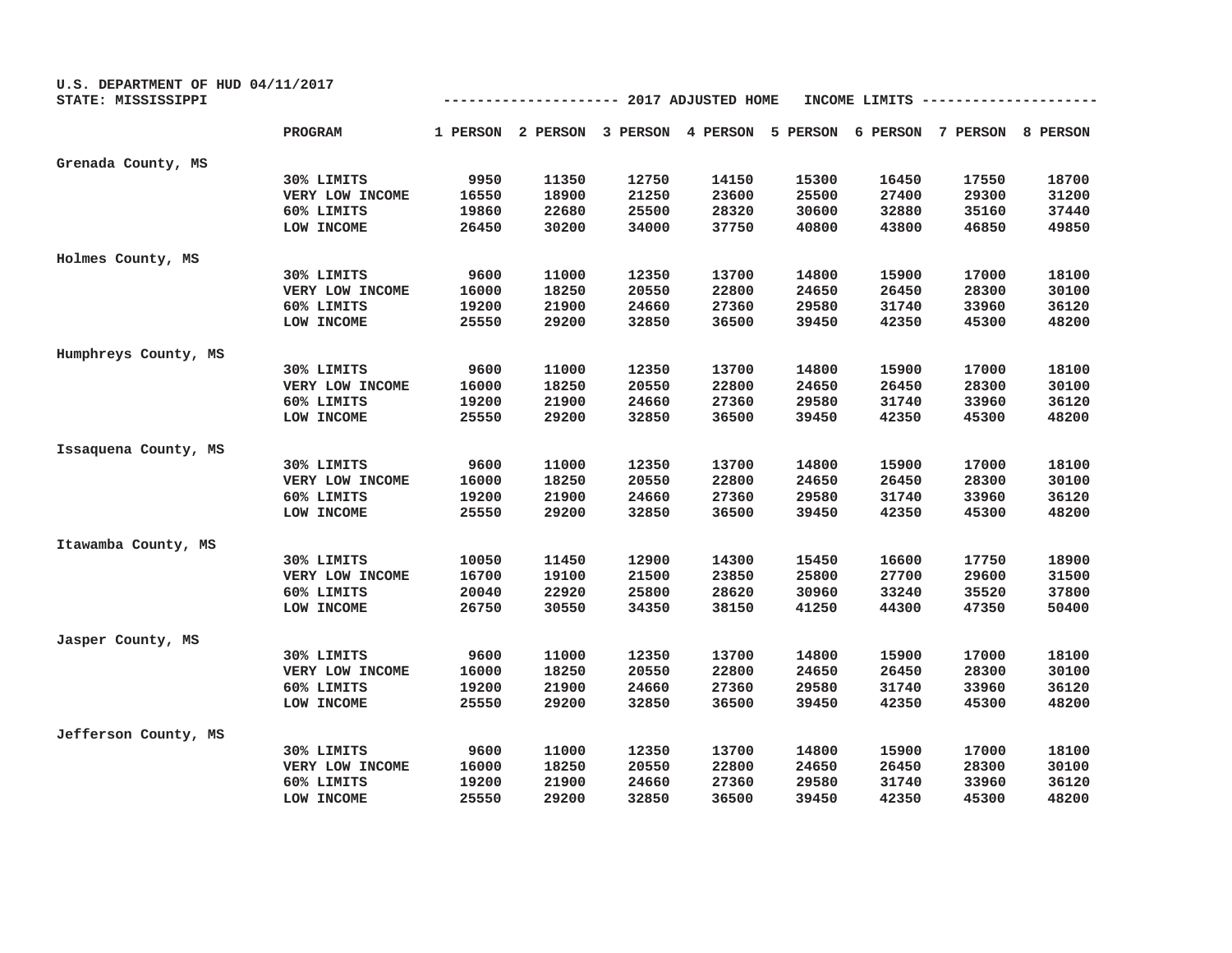| U.S. DEPARTMENT OF HUD 04/11/2017 |                 |                                                 |       |       |       |       |       |                                                                         |       |
|-----------------------------------|-----------------|-------------------------------------------------|-------|-------|-------|-------|-------|-------------------------------------------------------------------------|-------|
| STATE: MISSISSIPPI                |                 | ----------- 2017 ADJUSTED HOME<br>INCOME LIMITS |       |       |       |       |       |                                                                         |       |
|                                   | PROGRAM         |                                                 |       |       |       |       |       | 1 PERSON 2 PERSON 3 PERSON 4 PERSON 5 PERSON 6 PERSON 7 PERSON 8 PERSON |       |
| Jefferson Davis County, MS        |                 |                                                 |       |       |       |       |       |                                                                         |       |
|                                   | 30% LIMITS      | 9600                                            | 11000 | 12350 | 13700 | 14800 | 15900 | 17000                                                                   | 18100 |
|                                   | VERY LOW INCOME | 16000                                           | 18250 | 20550 | 22800 | 24650 | 26450 | 28300                                                                   | 30100 |
|                                   | 60% LIMITS      | 19200                                           | 21900 | 24660 | 27360 | 29580 | 31740 | 33960                                                                   | 36120 |
|                                   | LOW INCOME      | 25550                                           | 29200 | 32850 | 36500 | 39450 | 42350 | 45300                                                                   | 48200 |
| Jones County, MS                  |                 |                                                 |       |       |       |       |       |                                                                         |       |
|                                   | 30% LIMITS      | 9650                                            | 11000 | 12400 | 13750 | 14850 | 15950 | 17050                                                                   | 18150 |
|                                   | VERY LOW INCOME | 16100                                           | 18400 | 20700 | 22950 | 24800 | 26650 | 28500                                                                   | 30300 |
|                                   | 60% LIMITS      | 19320                                           | 22080 | 24840 | 27540 | 29760 | 31980 | 34200                                                                   | 36360 |
|                                   | LOW INCOME      | 25700                                           | 29400 | 33050 | 36700 | 39650 | 42600 | 45550                                                                   | 48450 |
| Kemper County, MS                 |                 |                                                 |       |       |       |       |       |                                                                         |       |
|                                   | 30% LIMITS      | 9600                                            | 11000 | 12350 | 13700 | 14800 | 15900 | 17000                                                                   | 18100 |
|                                   | VERY LOW INCOME | 16000                                           | 18250 | 20550 | 22800 | 24650 | 26450 | 28300                                                                   | 30100 |
|                                   | 60% LIMITS      | 19200                                           | 21900 | 24660 | 27360 | 29580 | 31740 | 33960                                                                   | 36120 |
|                                   | LOW INCOME      | 25550                                           | 29200 | 32850 | 36500 | 39450 | 42350 | 45300                                                                   | 48200 |
| Lafayette County, MS              |                 |                                                 |       |       |       |       |       |                                                                         |       |
|                                   | 30% LIMITS      | 13000                                           | 14850 | 16700 | 18550 | 20050 | 21550 | 23050                                                                   | 24500 |
|                                   | VERY LOW INCOME | 21700                                           | 24800 | 27900 | 30950 | 33450 | 35950 | 38400                                                                   | 40900 |
|                                   | 60% LIMITS      | 26040                                           | 29760 | 33480 | 37140 | 40140 | 43140 | 46080                                                                   | 49080 |
|                                   | LOW INCOME      | 34650                                           | 39600 | 44550 | 49500 | 53500 | 57450 | 61400                                                                   | 65350 |
| Lauderdale County, MS             |                 |                                                 |       |       |       |       |       |                                                                         |       |
|                                   | 30% LIMITS      | 9850                                            | 11250 | 12650 | 14050 | 15200 | 16300 | 17450                                                                   | 18550 |
|                                   | VERY LOW INCOME | 16400                                           | 18750 | 21100 | 23400 | 25300 | 27150 | 29050                                                                   | 30900 |
|                                   | 60% LIMITS      | 19680                                           | 22500 | 25320 | 28080 | 30360 | 32580 | 34860                                                                   | 37080 |
|                                   | LOW INCOME      | 26250                                           | 30000 | 33750 | 37450 | 40450 | 43450 | 46450                                                                   | 49450 |
| Lawrence County, MS               |                 |                                                 |       |       |       |       |       |                                                                         |       |
|                                   | 30% LIMITS      | 10300                                           | 11750 | 13200 | 14650 | 15850 | 17000 | 18200                                                                   | 19350 |
|                                   | VERY LOW INCOME | 17100                                           | 19550 | 22000 | 24400 | 26400 | 28350 | 30300                                                                   | 32250 |
|                                   | 60% LIMITS      | 20520                                           | 23460 | 26400 | 29280 | 31680 | 34020 | 36360                                                                   | 38700 |
|                                   | LOW INCOME      | 27350                                           | 31250 | 35150 | 39050 | 42200 | 45300 | 48450                                                                   | 51550 |
| Leake County, MS                  |                 |                                                 |       |       |       |       |       |                                                                         |       |
|                                   | 30% LIMITS      | 9600                                            | 11000 | 12350 | 13700 | 14800 | 15900 | 17000                                                                   | 18100 |
|                                   | VERY LOW INCOME | 16000                                           | 18250 | 20550 | 22800 | 24650 | 26450 | 28300                                                                   | 30100 |
|                                   | 60% LIMITS      | 19200                                           | 21900 | 24660 | 27360 | 29580 | 31740 | 33960                                                                   | 36120 |
|                                   | LOW INCOME      | 25550                                           | 29200 | 32850 | 36500 | 39450 | 42350 | 45300                                                                   | 48200 |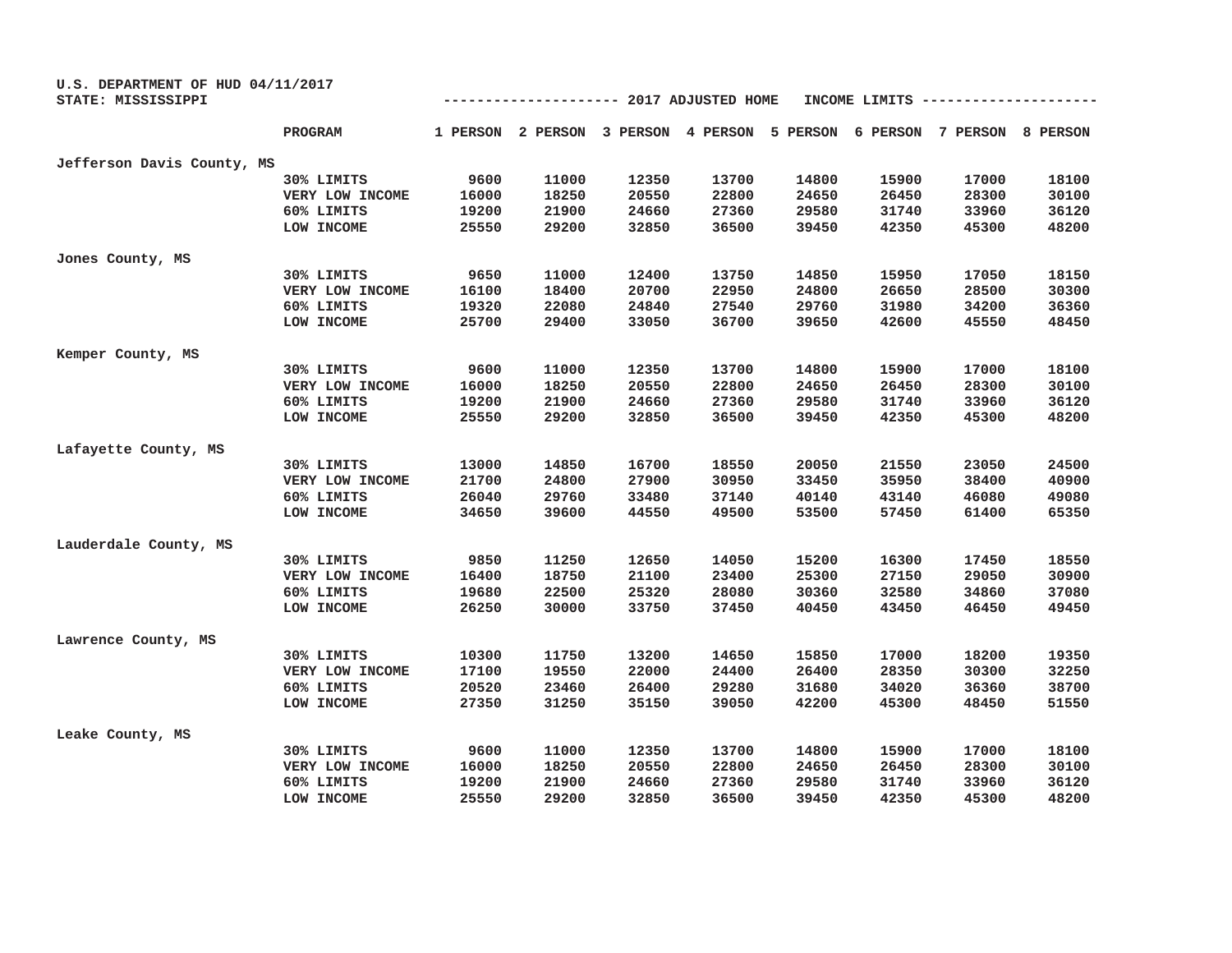| U.S. DEPARTMENT OF HUD 04/11/2017<br>STATE: MISSISSIPPI |                 | ----------- 2017 ADJUSTED HOME<br>INCOME LIMITS |       |       |                                                                         |       |       |       |       |  |
|---------------------------------------------------------|-----------------|-------------------------------------------------|-------|-------|-------------------------------------------------------------------------|-------|-------|-------|-------|--|
|                                                         | PROGRAM         |                                                 |       |       | 1 PERSON 2 PERSON 3 PERSON 4 PERSON 5 PERSON 6 PERSON 7 PERSON 8 PERSON |       |       |       |       |  |
| Lee County, MS                                          |                 |                                                 |       |       |                                                                         |       |       |       |       |  |
|                                                         | 30% LIMITS      | 11700                                           | 13350 | 15000 | 16650                                                                   | 18000 | 19350 | 20650 | 22000 |  |
|                                                         | VERY LOW INCOME | 19450                                           | 22200 | 25000 | 27750                                                                   | 30000 | 32200 | 34450 | 36650 |  |
|                                                         | 60% LIMITS      | 23340                                           | 26640 | 30000 | 33300                                                                   | 36000 | 38640 | 41340 | 43980 |  |
|                                                         | LOW INCOME      | 31100                                           | 35550 | 40000 | 44400                                                                   | 48000 | 51550 | 55100 | 58650 |  |
| Leflore County, MS                                      |                 |                                                 |       |       |                                                                         |       |       |       |       |  |
|                                                         | 30% LIMITS      | 9600                                            | 11000 | 12350 | 13700                                                                   | 14800 | 15900 | 17000 | 18100 |  |
|                                                         | VERY LOW INCOME | 16000                                           | 18250 | 20550 | 22800                                                                   | 24650 | 26450 | 28300 | 30100 |  |
|                                                         | 60% LIMITS      | 19200                                           | 21900 | 24660 | 27360                                                                   | 29580 | 31740 | 33960 | 36120 |  |
|                                                         | LOW INCOME      | 25550                                           | 29200 | 32850 | 36500                                                                   | 39450 | 42350 | 45300 | 48200 |  |
| Lincoln County, MS                                      |                 |                                                 |       |       |                                                                         |       |       |       |       |  |
|                                                         | 30% LIMITS      | 9600                                            | 11000 | 12350 | 13700                                                                   | 14800 | 15900 | 17000 | 18100 |  |
|                                                         | VERY LOW INCOME | 16000                                           | 18250 | 20550 | 22800                                                                   | 24650 | 26450 | 28300 | 30100 |  |
|                                                         | 60% LIMITS      | 19200                                           | 21900 | 24660 | 27360                                                                   | 29580 | 31740 | 33960 | 36120 |  |
|                                                         | LOW INCOME      | 25550                                           | 29200 | 32850 | 36500                                                                   | 39450 | 42350 | 45300 | 48200 |  |
| Lowndes County, MS                                      |                 |                                                 |       |       |                                                                         |       |       |       |       |  |
|                                                         | 30% LIMITS      | 10750                                           | 12300 | 13850 | 15350                                                                   | 16600 | 17850 | 19050 | 20300 |  |
|                                                         | VERY LOW INCOME | 17950                                           | 20500 | 23050 | 25600                                                                   | 27650 | 29700 | 31750 | 33800 |  |
|                                                         | 60% LIMITS      | 21540                                           | 24600 | 27660 | 30720                                                                   | 33180 | 35640 | 38100 | 40560 |  |
|                                                         | LOW INCOME      | 28700                                           | 32800 | 36900 | 40950                                                                   | 44250 | 47550 | 50800 | 54100 |  |
| Marion County, MS                                       |                 |                                                 |       |       |                                                                         |       |       |       |       |  |
|                                                         | 30% LIMITS      | 9600                                            | 11000 | 12350 | 13700                                                                   | 14800 | 15900 | 17000 | 18100 |  |
|                                                         | VERY LOW INCOME | 16000                                           | 18250 | 20550 | 22800                                                                   | 24650 | 26450 | 28300 | 30100 |  |
|                                                         | 60% LIMITS      | 19200                                           | 21900 | 24660 | 27360                                                                   | 29580 | 31740 | 33960 | 36120 |  |
|                                                         | LOW INCOME      | 25550                                           | 29200 | 32850 | 36500                                                                   | 39450 | 42350 | 45300 | 48200 |  |
| Monroe County, MS                                       |                 |                                                 |       |       |                                                                         |       |       |       |       |  |
|                                                         | 30% LIMITS      | 10150                                           | 11600 | 13050 | 14450                                                                   | 15650 | 16800 | 17950 | 19100 |  |
|                                                         | VERY LOW INCOME | 16850                                           | 19250 | 21650 | 24050                                                                   | 26000 | 27900 | 29850 | 31750 |  |
|                                                         | 60% LIMITS      | 20220                                           | 23100 | 25980 | 28860                                                                   | 31200 | 33480 | 35820 | 38100 |  |
|                                                         | LOW INCOME      | 26950                                           | 30800 | 34650 | 38500                                                                   | 41600 | 44700 | 47750 | 50850 |  |
| Montgomery County, MS                                   |                 |                                                 |       |       |                                                                         |       |       |       |       |  |
|                                                         | 30% LIMITS      | 9600                                            | 11000 | 12350 | 13700                                                                   | 14800 | 15900 | 17000 | 18100 |  |
|                                                         | VERY LOW INCOME | 16000                                           | 18250 | 20550 | 22800                                                                   | 24650 | 26450 | 28300 | 30100 |  |
|                                                         | 60% LIMITS      | 19200                                           | 21900 | 24660 | 27360                                                                   | 29580 | 31740 | 33960 | 36120 |  |
|                                                         | LOW INCOME      | 25550                                           | 29200 | 32850 | 36500                                                                   | 39450 | 42350 | 45300 | 48200 |  |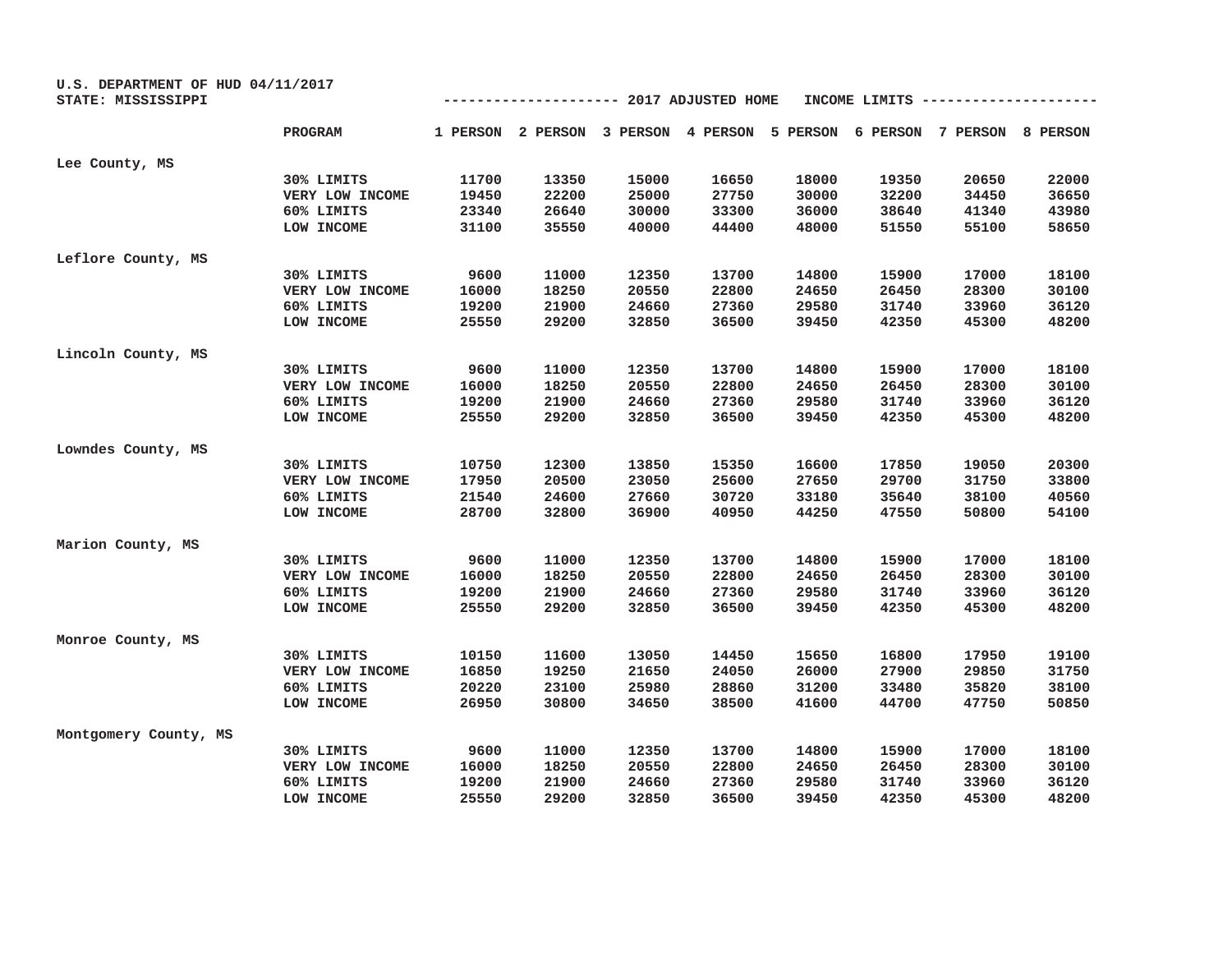| U.S. DEPARTMENT OF HUD 04/11/2017<br>STATE: MISSISSIPPI |                 |       |       | ------------ 2017 ADJUSTED HOME |       | INCOME LIMITS |       |                                                                         |       |
|---------------------------------------------------------|-----------------|-------|-------|---------------------------------|-------|---------------|-------|-------------------------------------------------------------------------|-------|
|                                                         |                 |       |       |                                 |       |               |       |                                                                         |       |
|                                                         | PROGRAM         |       |       |                                 |       |               |       | 1 PERSON 2 PERSON 3 PERSON 4 PERSON 5 PERSON 6 PERSON 7 PERSON 8 PERSON |       |
| Neshoba County, MS                                      |                 |       |       |                                 |       |               |       |                                                                         |       |
|                                                         | 30% LIMITS      | 9650  | 11000 | 12400                           | 13750 | 14850         | 15950 | 17050                                                                   | 18150 |
|                                                         | VERY LOW INCOME | 16100 | 18400 | 20700                           | 22950 | 24800         | 26650 | 28500                                                                   | 30300 |
|                                                         | 60% LIMITS      | 19320 | 22080 | 24840                           | 27540 | 29760         | 31980 | 34200                                                                   | 36360 |
|                                                         | LOW INCOME      | 25700 | 29400 | 33050                           | 36700 | 39650         | 42600 | 45550                                                                   | 48450 |
| Newton County, MS                                       |                 |       |       |                                 |       |               |       |                                                                         |       |
|                                                         | 30% LIMITS      | 10150 | 11600 | 13050                           | 14450 | 15650         | 16800 | 17950                                                                   | 19100 |
|                                                         | VERY LOW INCOME | 16850 | 19250 | 21650                           | 24050 | 26000         | 27900 | 29850                                                                   | 31750 |
|                                                         | 60% LIMITS      | 20220 | 23100 | 25980                           | 28860 | 31200         | 33480 | 35820                                                                   | 38100 |
|                                                         | LOW INCOME      | 26950 | 30800 | 34650                           | 38500 | 41600         | 44700 | 47750                                                                   | 50850 |
| Noxubee County, MS                                      |                 |       |       |                                 |       |               |       |                                                                         |       |
|                                                         | 30% LIMITS      | 9600  | 11000 | 12350                           | 13700 | 14800         | 15900 | 17000                                                                   | 18100 |
|                                                         | VERY LOW INCOME | 16000 | 18250 | 20550                           | 22800 | 24650         | 26450 | 28300                                                                   | 30100 |
|                                                         | 60% LIMITS      | 19200 | 21900 | 24660                           | 27360 | 29580         | 31740 | 33960                                                                   | 36120 |
|                                                         | LOW INCOME      | 25550 | 29200 | 32850                           | 36500 | 39450         | 42350 | 45300                                                                   | 48200 |
| Oktibbeha County, MS                                    |                 |       |       |                                 |       |               |       |                                                                         |       |
|                                                         | 30% LIMITS      | 12150 | 13850 | 15600                           | 17300 | 18700         | 20100 | 21500                                                                   | 22850 |
|                                                         | VERY LOW INCOME | 20200 | 23100 | 26000                           | 28850 | 31200         | 33500 | 35800                                                                   | 38100 |
|                                                         | 60% LIMITS      | 24240 | 27720 | 31200                           | 34620 | 37440         | 40200 | 42960                                                                   | 45720 |
|                                                         | LOW INCOME      | 32350 | 36950 | 41550                           | 46150 | 49850         | 53550 | 57250                                                                   | 60950 |
| Panola County, MS                                       |                 |       |       |                                 |       |               |       |                                                                         |       |
|                                                         | 30% LIMITS      | 9700  | 11050 | 12450                           | 13800 | 14950         | 16050 | 17150                                                                   | 18250 |
|                                                         | VERY LOW INCOME | 16100 | 18400 | 20700                           | 23000 | 24850         | 26700 | 28550                                                                   | 30400 |
|                                                         | 60% LIMITS      | 19320 | 22080 | 24840                           | 27600 | 29820         | 32040 | 34260                                                                   | 36480 |
|                                                         | LOW INCOME      | 25800 | 29450 | 33150                           | 36800 | 39750         | 42700 | 45650                                                                   | 48600 |
| Pearl River County, MS                                  |                 |       |       |                                 |       |               |       |                                                                         |       |
|                                                         | 30% LIMITS      | 10900 | 12450 | 14000                           | 15550 | 16800         | 18050 | 19300                                                                   | 20550 |
|                                                         | VERY LOW INCOME | 18200 | 20800 | 23400                           | 25950 | 28050         | 30150 | 32200                                                                   | 34300 |
|                                                         | 60% LIMITS      | 21840 | 24960 | 28080                           | 31140 | 33660         | 36180 | 38640                                                                   | 41160 |
|                                                         | LOW INCOME      | 29050 | 33200 | 37350                           | 41500 | 44850         | 48150 | 51500                                                                   | 54800 |
| Pike County, MS                                         |                 |       |       |                                 |       |               |       |                                                                         |       |
|                                                         | 30% LIMITS      | 9600  | 11000 | 12350                           | 13700 | 14800         | 15900 | 17000                                                                   | 18100 |
|                                                         | VERY LOW INCOME | 16000 | 18250 | 20550                           | 22800 | 24650         | 26450 | 28300                                                                   | 30100 |
|                                                         | 60% LIMITS      | 19200 | 21900 | 24660                           | 27360 | 29580         | 31740 | 33960                                                                   | 36120 |
|                                                         | LOW INCOME      | 25550 | 29200 | 32850                           | 36500 | 39450         | 42350 | 45300                                                                   | 48200 |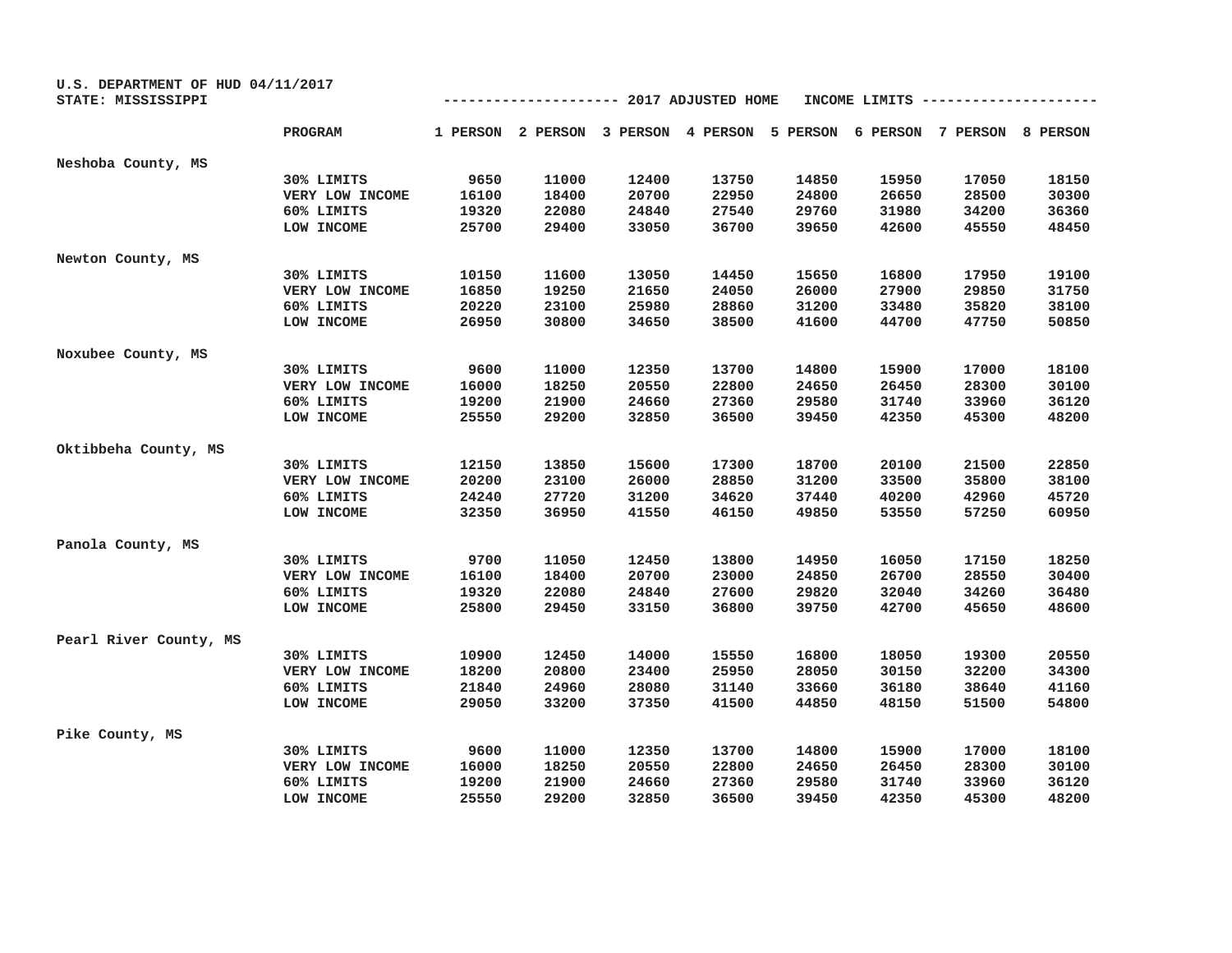| U.S. DEPARTMENT OF HUD 04/11/2017<br>STATE: MISSISSIPPI | ----------- 2017 ADJUSTED HOME<br>INCOME LIMITS |       |       |       |                                                                         |       |       |       |       |
|---------------------------------------------------------|-------------------------------------------------|-------|-------|-------|-------------------------------------------------------------------------|-------|-------|-------|-------|
|                                                         | PROGRAM                                         |       |       |       | 1 PERSON 2 PERSON 3 PERSON 4 PERSON 5 PERSON 6 PERSON 7 PERSON 8 PERSON |       |       |       |       |
| Pontotoc County, MS                                     |                                                 |       |       |       |                                                                         |       |       |       |       |
|                                                         | 30% LIMITS                                      | 11150 | 12750 | 14350 | 15900                                                                   | 17200 | 18450 | 19750 | 21000 |
|                                                         | VERY LOW INCOME                                 | 18550 | 21200 | 23850 | 26500                                                                   | 28650 | 30750 | 32900 | 35000 |
|                                                         | 60% LIMITS                                      | 22260 | 25440 | 28620 | 31800                                                                   | 34380 | 36900 | 39480 | 42000 |
|                                                         | LOW INCOME                                      | 29700 | 33950 | 38200 | 42400                                                                   | 45800 | 49200 | 52600 | 56000 |
| Prentiss County, MS                                     |                                                 |       |       |       |                                                                         |       |       |       |       |
|                                                         | 30% LIMITS                                      | 9600  | 11000 | 12350 | 13700                                                                   | 14800 | 15900 | 17000 | 18100 |
|                                                         | VERY LOW INCOME                                 | 16000 | 18250 | 20550 | 22800                                                                   | 24650 | 26450 | 28300 | 30100 |
|                                                         | 60% LIMITS                                      | 19200 | 21900 | 24660 | 27360                                                                   | 29580 | 31740 | 33960 | 36120 |
|                                                         | LOW INCOME                                      | 25550 | 29200 | 32850 | 36500                                                                   | 39450 | 42350 | 45300 | 48200 |
| Quitman County, MS                                      |                                                 |       |       |       |                                                                         |       |       |       |       |
|                                                         | 30% LIMITS                                      | 9600  | 11000 | 12350 | 13700                                                                   | 14800 | 15900 | 17000 | 18100 |
|                                                         | VERY LOW INCOME                                 | 16000 | 18250 | 20550 | 22800                                                                   | 24650 | 26450 | 28300 | 30100 |
|                                                         | 60% LIMITS                                      | 19200 | 21900 | 24660 | 27360                                                                   | 29580 | 31740 | 33960 | 36120 |
|                                                         | LOW INCOME                                      | 25550 | 29200 | 32850 | 36500                                                                   | 39450 | 42350 | 45300 | 48200 |
| Scott County, MS                                        |                                                 |       |       |       |                                                                         |       |       |       |       |
|                                                         | 30% LIMITS                                      | 9600  | 11000 | 12350 | 13700                                                                   | 14800 | 15900 | 17000 | 18100 |
|                                                         | VERY LOW INCOME                                 | 16000 | 18250 | 20550 | 22800                                                                   | 24650 | 26450 | 28300 | 30100 |
|                                                         | 60% LIMITS                                      | 19200 | 21900 | 24660 | 27360                                                                   | 29580 | 31740 | 33960 | 36120 |
|                                                         | LOW INCOME                                      | 25550 | 29200 | 32850 | 36500                                                                   | 39450 | 42350 | 45300 | 48200 |
| Sharkey County, MS                                      |                                                 |       |       |       |                                                                         |       |       |       |       |
|                                                         | 30% LIMITS                                      | 9600  | 11000 | 12350 | 13700                                                                   | 14800 | 15900 | 17000 | 18100 |
|                                                         | VERY LOW INCOME                                 | 16000 | 18250 | 20550 | 22800                                                                   | 24650 | 26450 | 28300 | 30100 |
|                                                         | 60% LIMITS                                      | 19200 | 21900 | 24660 | 27360                                                                   | 29580 | 31740 | 33960 | 36120 |
|                                                         | LOW INCOME                                      | 25550 | 29200 | 32850 | 36500                                                                   | 39450 | 42350 | 45300 | 48200 |
| Smith County, MS                                        |                                                 |       |       |       |                                                                         |       |       |       |       |
|                                                         | 30% LIMITS                                      | 10350 | 11800 | 13300 | 14750                                                                   | 15950 | 17150 | 18300 | 19500 |
|                                                         | VERY LOW INCOME                                 | 17250 | 19700 | 22150 | 24600                                                                   | 26600 | 28550 | 30550 | 32500 |
|                                                         | 60% LIMITS                                      | 20700 | 23640 | 26580 | 29520                                                                   | 31920 | 34260 | 36660 | 39000 |
|                                                         | LOW INCOME                                      | 27550 | 31500 | 35450 | 39350                                                                   | 42500 | 45650 | 48800 | 51950 |
| Stone County, MS                                        |                                                 |       |       |       |                                                                         |       |       |       |       |
|                                                         | 30% LIMITS                                      | 11100 | 12650 | 14250 | 15800                                                                   | 17100 | 18350 | 19600 | 20900 |
|                                                         | VERY LOW INCOME                                 | 18450 | 21050 | 23700 | 26300                                                                   | 28450 | 30550 | 32650 | 34750 |
|                                                         | 60% LIMITS                                      | 22140 | 25260 | 28440 | 31560                                                                   | 34140 | 36660 | 39180 | 41700 |
|                                                         | LOW INCOME                                      | 29500 | 33700 | 37900 | 42100                                                                   | 45500 | 48850 | 52250 | 55600 |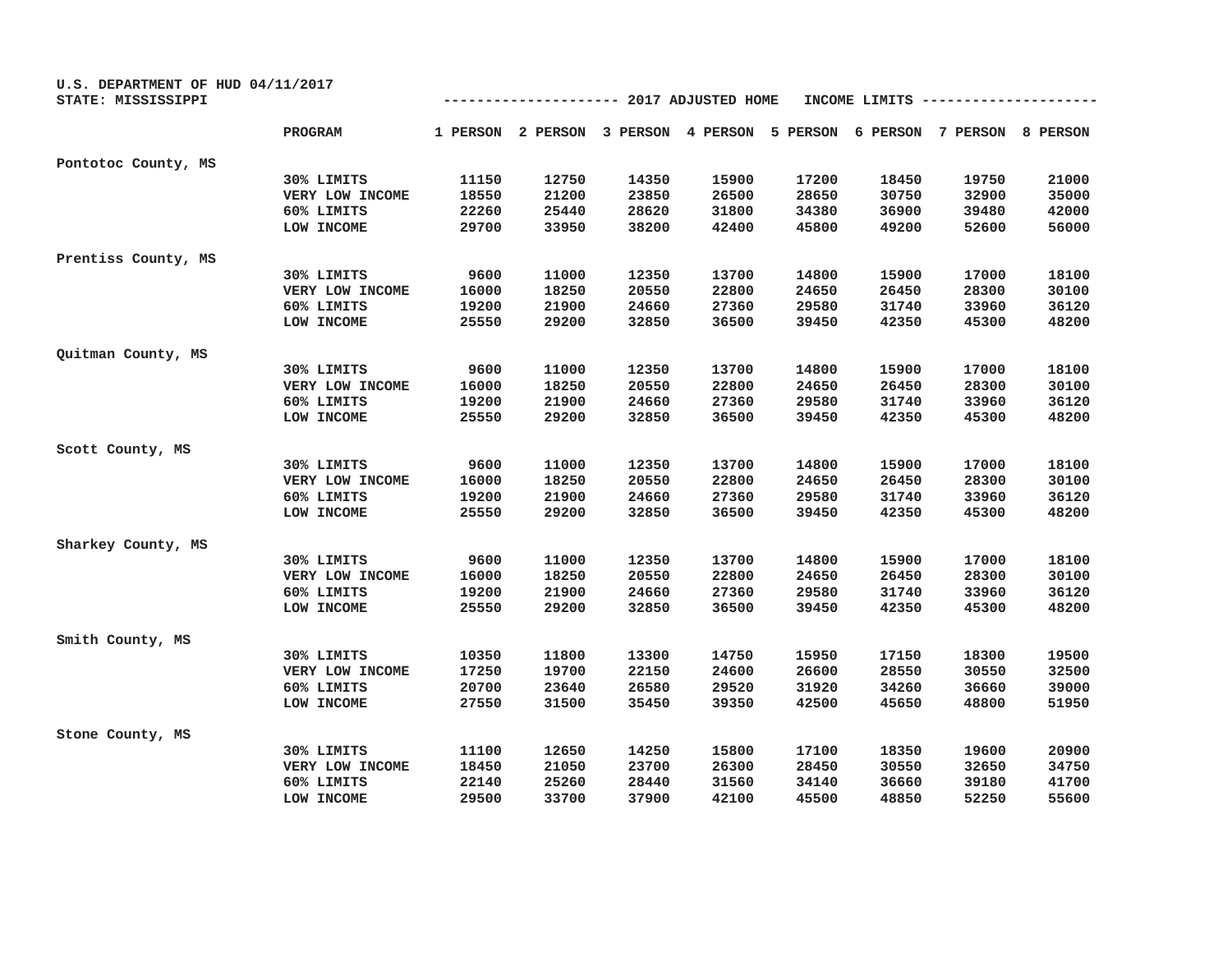| U.S. DEPARTMENT OF HUD 04/11/2017 |                 |                                                 |       |       |       |       |       |                                                                         |       |
|-----------------------------------|-----------------|-------------------------------------------------|-------|-------|-------|-------|-------|-------------------------------------------------------------------------|-------|
| STATE: MISSISSIPPI                |                 | ----------- 2017 ADJUSTED HOME<br>INCOME LIMITS |       |       |       |       |       |                                                                         |       |
|                                   | <b>PROGRAM</b>  |                                                 |       |       |       |       |       | 1 PERSON 2 PERSON 3 PERSON 4 PERSON 5 PERSON 6 PERSON 7 PERSON 8 PERSON |       |
| Sunflower County, MS              |                 |                                                 |       |       |       |       |       |                                                                         |       |
|                                   | 30% LIMITS      | 9600                                            | 11000 | 12350 | 13700 | 14800 | 15900 | 17000                                                                   | 18100 |
|                                   | VERY LOW INCOME | 16000                                           | 18250 | 20550 | 22800 | 24650 | 26450 | 28300                                                                   | 30100 |
|                                   | 60% LIMITS      | 19200                                           | 21900 | 24660 | 27360 | 29580 | 31740 | 33960                                                                   | 36120 |
|                                   | LOW INCOME      | 25550                                           | 29200 | 32850 | 36500 | 39450 | 42350 | 45300                                                                   | 48200 |
| Tallahatchie County, MS           |                 |                                                 |       |       |       |       |       |                                                                         |       |
|                                   | 30% LIMITS      | 9600                                            | 11000 | 12350 | 13700 | 14800 | 15900 | 17000                                                                   | 18100 |
|                                   | VERY LOW INCOME | 16000                                           | 18250 | 20550 | 22800 | 24650 | 26450 | 28300                                                                   | 30100 |
|                                   | 60% LIMITS      | 19200                                           | 21900 | 24660 | 27360 | 29580 | 31740 | 33960                                                                   | 36120 |
|                                   | LOW INCOME      | 25550                                           | 29200 | 32850 | 36500 | 39450 | 42350 | 45300                                                                   | 48200 |
| Tippah County, MS                 |                 |                                                 |       |       |       |       |       |                                                                         |       |
|                                   | 30% LIMITS      | 9600                                            | 11000 | 12350 | 13700 | 14800 | 15900 | 17000                                                                   | 18100 |
|                                   | VERY LOW INCOME | 16000                                           | 18250 | 20550 | 22800 | 24650 | 26450 | 28300                                                                   | 30100 |
|                                   | 60% LIMITS      | 19200                                           | 21900 | 24660 | 27360 | 29580 | 31740 | 33960                                                                   | 36120 |
|                                   | LOW INCOME      | 25550                                           | 29200 | 32850 | 36500 | 39450 | 42350 | 45300                                                                   | 48200 |
| Tishomingo County, MS             |                 |                                                 |       |       |       |       |       |                                                                         |       |
|                                   | 30% LIMITS      | 9600                                            | 11000 | 12350 | 13700 | 14800 | 15900 | 17000                                                                   | 18100 |
|                                   | VERY LOW INCOME | 16000                                           | 18250 | 20550 | 22800 | 24650 | 26450 | 28300                                                                   | 30100 |
|                                   | 60% LIMITS      | 19200                                           | 21900 | 24660 | 27360 | 29580 | 31740 | 33960                                                                   | 36120 |
|                                   | LOW INCOME      | 25550                                           | 29200 | 32850 | 36500 | 39450 | 42350 | 45300                                                                   | 48200 |
| Union County, MS                  |                 |                                                 |       |       |       |       |       |                                                                         |       |
|                                   | 30% LIMITS      | 9600                                            | 11000 | 12350 | 13700 | 14800 | 15900 | 17000                                                                   | 18100 |
|                                   | VERY LOW INCOME | 16000                                           | 18250 | 20550 | 22800 | 24650 | 26450 | 28300                                                                   | 30100 |
|                                   | 60% LIMITS      | 19200                                           | 21900 | 24660 | 27360 | 29580 | 31740 | 33960                                                                   | 36120 |
|                                   | LOW INCOME      | 25550                                           | 29200 | 32850 | 36500 | 39450 | 42350 | 45300                                                                   | 48200 |
| Walthall County, MS               |                 |                                                 |       |       |       |       |       |                                                                         |       |
|                                   | 30% LIMITS      | 9900                                            | 11300 | 12700 | 14100 | 15250 | 16400 | 17500                                                                   | 18650 |
|                                   | VERY LOW INCOME | 16450                                           | 18800 | 21150 | 23500 | 25400 | 27300 | 29150                                                                   | 31050 |
|                                   | 60% LIMITS      | 19740                                           | 22560 | 25380 | 28200 | 30480 | 32760 | 34980                                                                   | 37260 |
|                                   | LOW INCOME      | 26350                                           | 30100 | 33850 | 37600 | 40650 | 43650 | 46650                                                                   | 49650 |
| Warren County, MS                 |                 |                                                 |       |       |       |       |       |                                                                         |       |
|                                   | 30% LIMITS      | 11600                                           | 13250 | 14900 | 16550 | 17900 | 19200 | 20550                                                                   | 21850 |
|                                   | VERY LOW INCOME | 19350                                           | 22100 | 24850 | 27600 | 29850 | 32050 | 34250                                                                   | 36450 |
|                                   | 60% LIMITS      | 23220                                           | 26520 | 29820 | 33120 | 35820 | 38460 | 41100                                                                   | 43740 |
|                                   | LOW INCOME      | 30950                                           | 35350 | 39750 | 44150 | 47700 | 51250 | 54750                                                                   | 58300 |